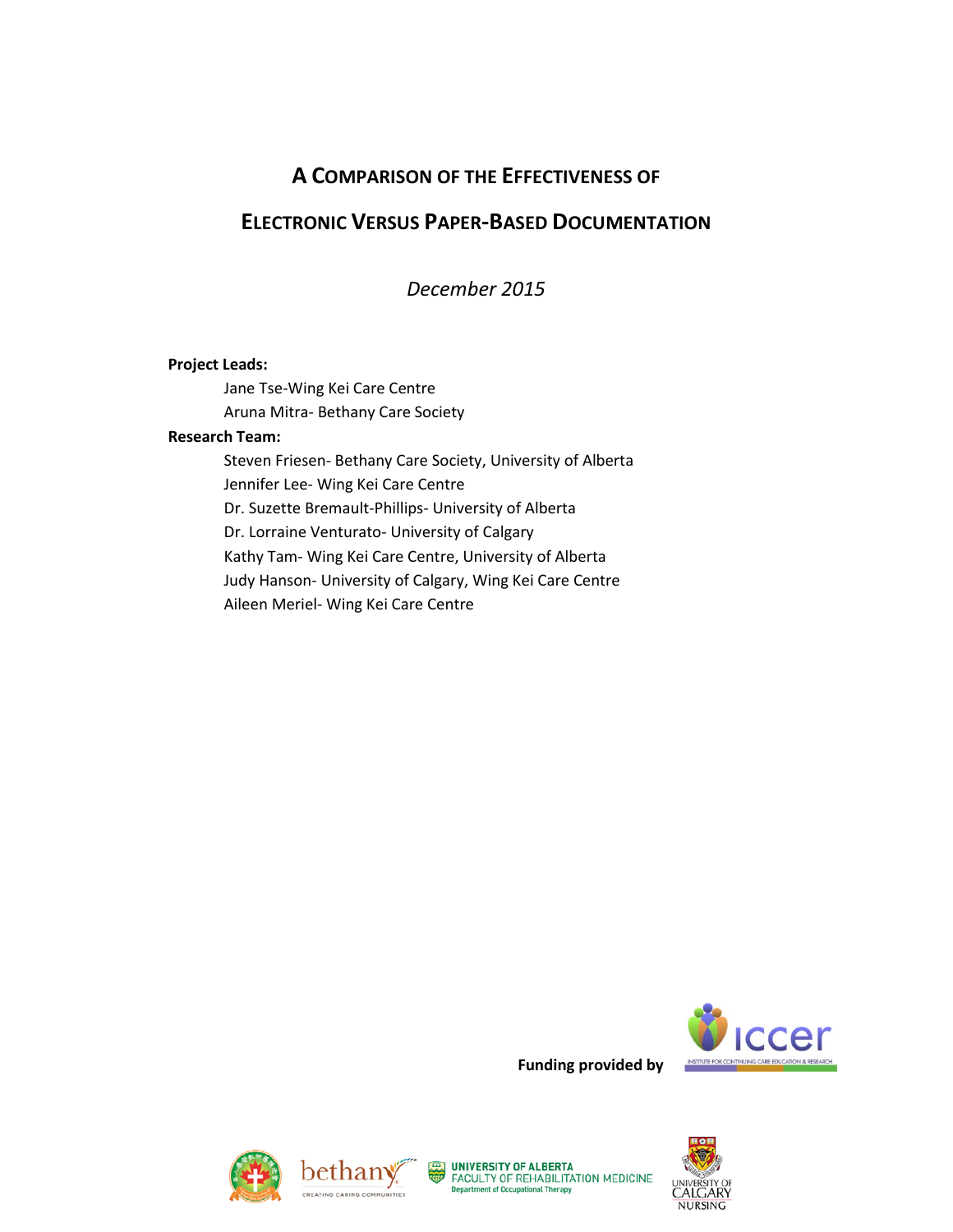## **BACKGROUND**

Health care aides (HCAs) are integral to the health care system. HCAs provide personal support and basic health services in a variety of settings across the continuum of care. In Alberta, there are currently 16,000 HCAs providing care in institutions and the community (Alberta Health, 2007; ACCA, 2012; Cummings, 2013). As the senior population continues to grow, the demand for HCAs will increase exponentially each year (ACCA, 2012). Of increasing importance is the need to support HCAs to develop competencies necessary to deliver high quality care. HCAs have daily personal contact with residents and are often described as the most reliable source of information about long term care residents. As such, a key competency expected of HCAs is to observe and document information relevant to the planning and delivery of health care services (Alberta Health, 2007).

An ethnographic study by Cherry, Ford & Peterson (2011) on the use of electronic health records in continuing care demonstrated that technology enhanced HCAs' ability to communicate with nursing professionals. Moreover, HCAs who used electronic health records felt an increased sense of ownership and pride in their work. Although a great deal of attention has been paid to how technology can support the documentation activities of nursing professionals, few studies have been done on the HCA population (Cherry, Ford & Peterson, 2011; Sharkey, Hudac, Horne & Spector, 2011).

The Resident Assessment Instrument (RAI) in Long Term Care (LTC) is a care planning tool that systematically guides the collection of nursing assessment and HCA observation information. Following the integration of the RAI in Alberta, continuing care organizations have needed to explore the role of electronic health record (EHR) platforms in supporting communication typically attributed to paper forms and written documentation.

HCA observations captured using a RAI tracking form identify the unique health care needs of individual residents based on observations of their physical, emotional and cognitive needs. The accuracy of information entered into RAI is critical to ensuring the quality of RAI outputs. These outputs include measures and classifications used by (1) health care professionals to prioritize care services, (2) organizations in identifying opportunities to enhance the quality of health care services, and (3) government funders in allocating health care resources. However, the process of performing an accurate and comprehensive assessment requires gathering resident information from multiple sources.

Although RAI represents standardized assessment information, the process of collecting and reporting this information varies across LTC organizations. Third party software vendors support the collection of RAI data including the RAI tracking form information collected by HCAs. As such, many LTC organizations collect this information using a paper-based tracking form, with a few organizations using a web-based interface (e.g. Point of Care). The integration of a web-based interface requires additional resources (e.g. computers, IT support, staff training).

There is little information available to LTC organizations exploring the impact on the role of HCAs in replacing paper-based communication tools with computer-based documentation tools. This study







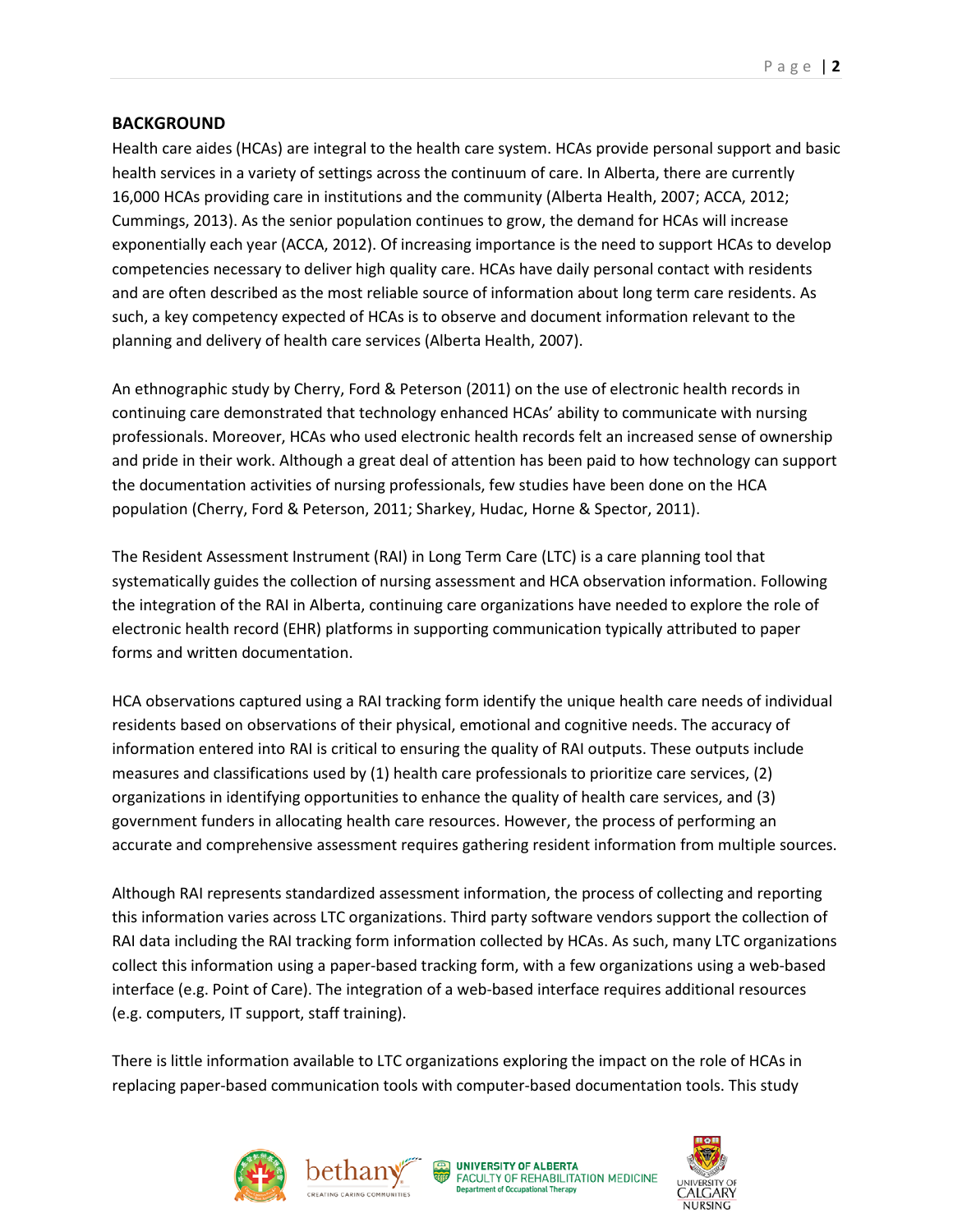compared the use of a web-based interface with traditional paper-based documentation to explore impacts of computer-based documentation on communication processes supporting HCAs in LTC.

## **STUDY APPROACH**

Two urban LTC units were selected on the basis of their similar physical and cognitive care needs, unit average RAI-MDS ADL Long Score, and Cognitive Performance Scores. A mixed methods approach was used to capture experiences of HCAs, inter-disciplinary (ID) team and stakeholders using observations, semi-structured interviews and focus groups. The study purpose and procedures were reviewed using the ARECCI Ethics Screening Tool to determine the level of risk and appropriate ethics review<sup>[1](#page-2-0)</sup>. All staff signed informed consent forms prior to participating in observations, interviews or focus groups. All identifiable information was removed to ensure confidentiality.

## *Observations*

HCAs approached for observations were selected on the basis of their willingness to participate in the project and current position held (e.g. full time HCAs with one or more years of experience) within the organization. An online observation form was developed to capture and classify HCA activities throughout an entire day shift (7:00am to 3:00pm). A research assistant shadowed an HCA from the beginning to the end of his/her shift and documented any initiation and change in activity. Activities were classified in the online from and described in an open text field included in the online form. Five broad activity categories were used by observers to classify HCA activity:

> **Direct Care**: Direct resident interactions including, hands-on or resident related care tasks (e.g. ADLs, repositioning / mobility, talking to resident or family, assisting with social activity, etc.).

**Documentation**: Retrieving, recording or writing information whether electronic or written, formal or informal.

**Team communication**: Any verbal communication between other staff. Time spent in formal or informal communication (e.g. care plan reviews, handover, reporting to LPN or RN or OT formally or informally). Interactions with physicians or pharmacist.

**Indirect Care:** Any other task or activity that does not fit the above categories (e.g. retrieving equipment or supplies, setting for meals or activities, etc.)

**Break**: Scheduled or unscheduled time off the unit / not resident related

## *Focus Groups and Interviews*

HCAs (n=10) participated in focus groups. Stakeholder interviews were completed with RNs, Care Service Managers and RAI Assessors (n=5). Focus groups and interviews with unit staff were conducted to explore experiences and quality of existing communication structures and processes that either support or depend on HCAs. A focus group with organizational senior leaders, RAI program managers and

<span id="page-2-0"></span> <sup>1</sup> <http://www.aihealthsolutions.ca/arecci/screening>







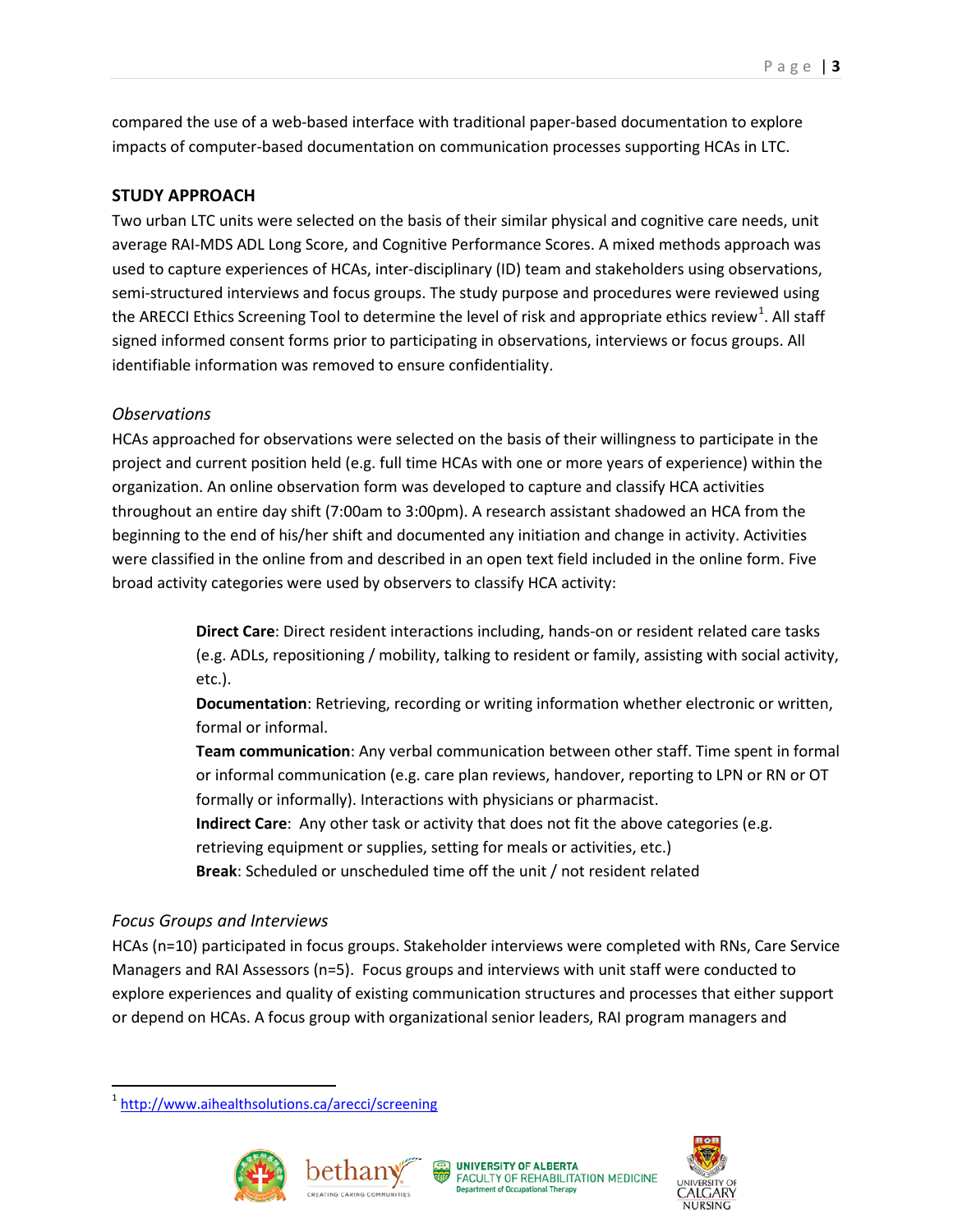educators was also conducted to compare and contrast organizational experiences establishing communication processes impacting HCAs.

# **RESULTS**

## *Observations*

A total of 793 observations of HCAs were completed across LTC units at Wing Kei Care Centre and Bethany Care Society during the fall of 2014, with 55 hrs. of observation occurring across 4 shifts at Bethany and 3 shifts at Wing Kei. The average time HCAs spent documenting was 39 mins. (SD 4) using paper and 19 mins. (SD 3) using the electronic health record (EHR).

Although greater time documenting was observed for HCAs using the paper-based system, documentation time represented less than 10% of HCA time at both sites. Slightly less time spent documenting was observed for staff using computer-based documentation (see Figure 1.0).

In contrast to paper-based documentation, which was observed to occur at the end of the shift, computer-based documentation was observed to occur throughout the shift (see Figures 2.0 and 3.0). Although there were some operational differences across sites with scheduled meetings to review and update care plans, these data indicated that HCA workflow changed with the implementation of computer-based documentation at the BCS site. HCAs documenting using paper-based systems were only observed documenting at the end of their shift in the charting room.



**Figure 1.0 Activity Summary: Time in direct care and documentation**







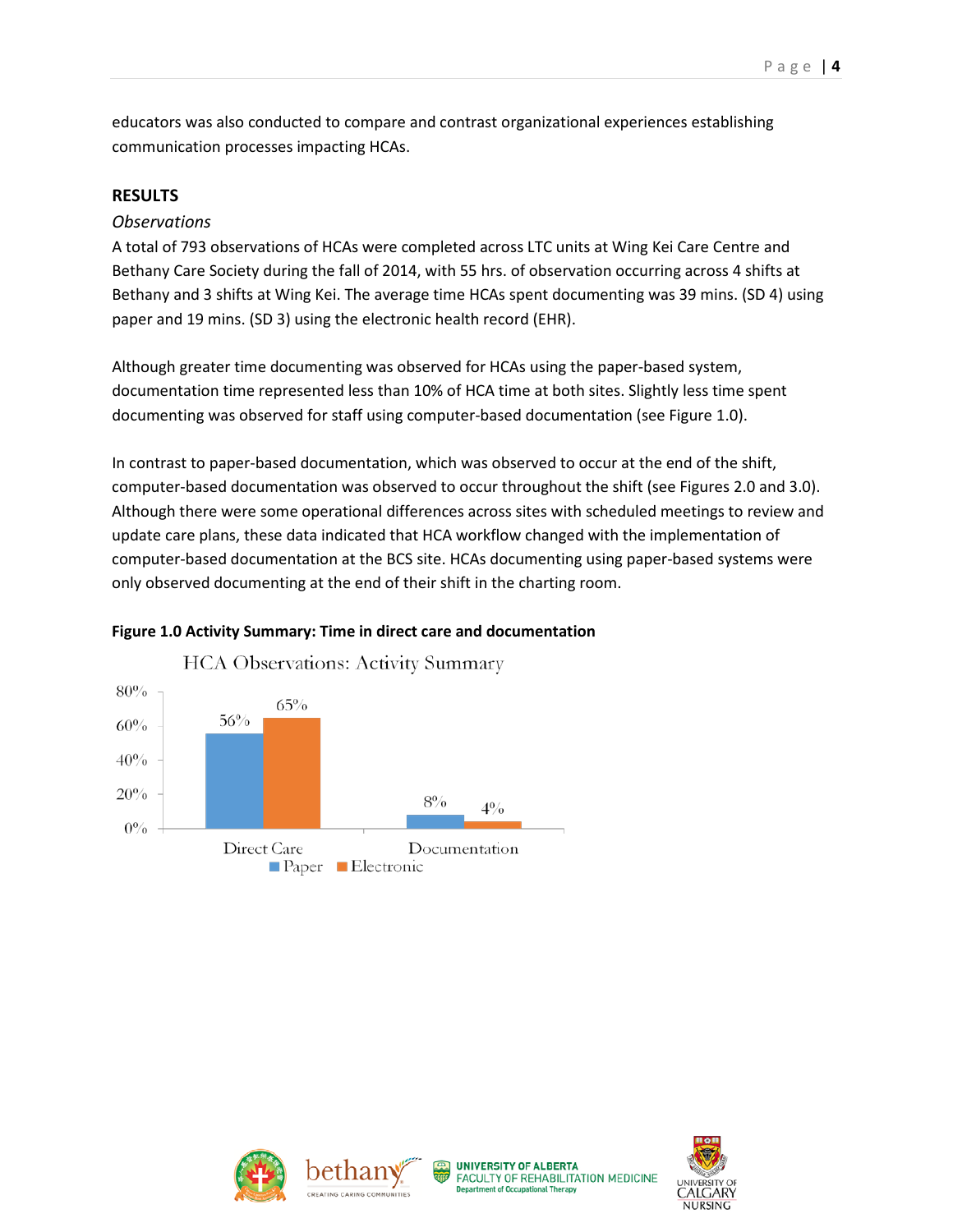

## **Figure 2.0 Activity Distribution: Paper-based documentation group**



#### **Figure 3.0 Activity Distribution: Computer-based documentation group**

These data also indicated that the majority of HCA time was spent in direct care activities, with more direct care time observed where HCAs used computer-based documentation (see Table 1.0). However, electronic documentation was not observed to replace face-to-face contact, verbal communication nor one-on-one time with nurses and other HCAs.

#### **Table 1.0 Time distribution by activity: Paper-based vs. Computer-based documentation**

|                           | Paper- | Computer- |
|---------------------------|--------|-----------|
|                           | based  | based     |
| <b>Direct Care</b>        | 61%    | 67%       |
| Documentation             | 8%     | 4%        |
| Indirect Care             | 15%    | 7%        |
| <b>Team Communication</b> | 4%     | 9%        |







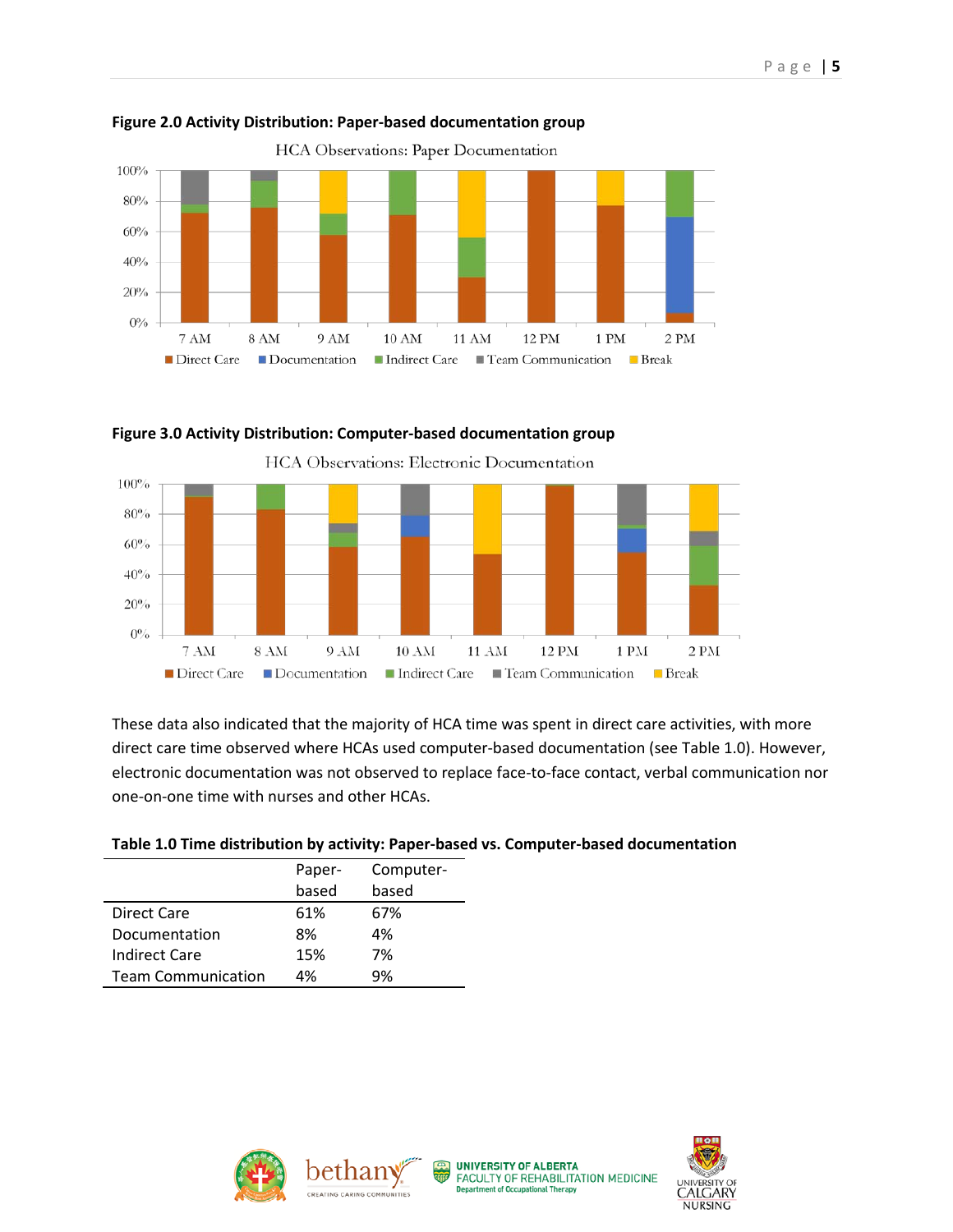## *Interviews and Focus Groups*

#### **HCA/RN Communication**

HCA communication of resident information primarily describes exchanges between HCAs and nurses or other HCAs.

"*The partner [HCA] and the nurse. And if the nurse is not available, we can communicate with the team leader*." (HCA)

Care-related changes of a resident from shift to shift that impacted HCA daily practice and routines were identified most commonly as information prioritized by HCAs to be communicated. This was the same across computer- and paper-based documentation systems.

"*It really impacts the care of residents because, if you don't know anything or change things that have to be changed, nothing will be done. So this is very important for our daily routine*" (HCA)

Differences were noted between groups regarding determination of information communicated. When relying on paper-based documentation systems, HCAs consistently identified that they primarily communicate changes in health status verbally to nursing staff. HCAs using computer-based documentation identified supplementing verbal reporting with narrative documentation and tools available through computer-based documentation accessible to nursing staff. HCAs felt that tools such as alerts helped them to prioritize information or tasks during their shift.

Computer-based documentation was described as the only communication tool that integrates both HCA observations and nursing assessment. The assessment and management of specific medical and health risk factors were described as being positively impacted as a result of integrating HCA observations and nursing assessment. Monitoring risks to skin integrity, diet and nutrition, and bowel care were common examples of information shared between nurses and HCAs through computer-based documentation. This was felt to positively impact the quality of care provided to residents.

"*Skin integrity is another. There are alerts that come up that we have to clear every shift that alerts us if a resident has red area. Another thing is if a resident has an open area or a pressure area, the HCAs can alert us through POC if they can't find us right away. Then we'll track them down*" (RN BCS)

Nursing reliance on computer-based documentation information provided by HCAs also suggested HCAs were experiencing positive feedback regarding the value of the information they provide. In addition, HCAs felt that they were positively impacting quality of care through use of computer-based documentation. This was not identified by HCAs using paper-based documentation exclusively. Like HCAs, regulated providers (RP) felt that computer-based documentation validated the HCA's role on the team, as they saw team members using their input to make decisions about resident care. RPs in the focus group highlighted the importance of involving HCAs in the decision-making process.

*" We pull up [the* computer-based documentation*] and we show them how that information feeds into the RAI…." (RN)*







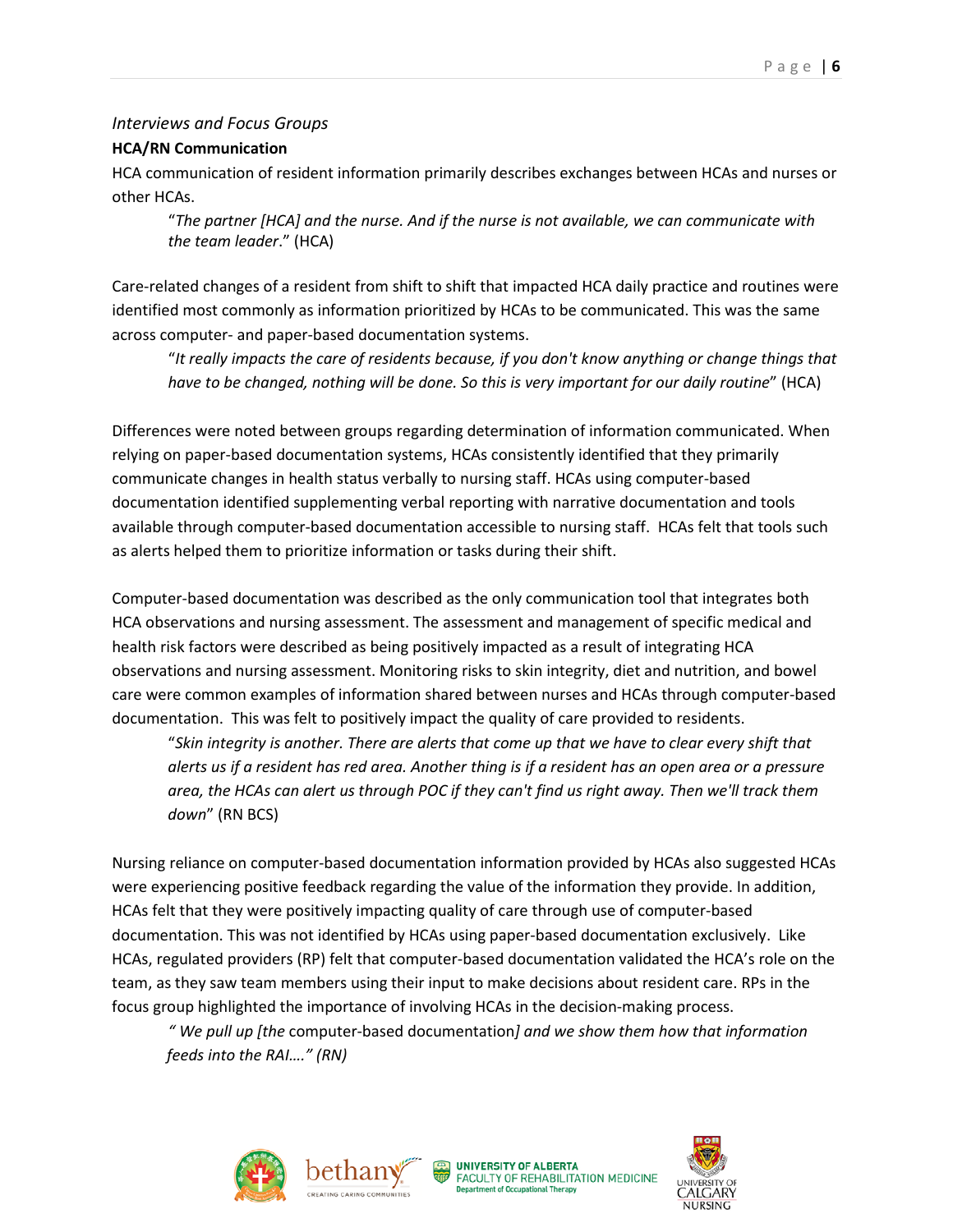Throughout the focus group, RP emphasized that computer-based documentation did not replace verbal reporting. RPs believed that computer-based documentation ensured consistent communication throughout all shifts. RPs felt that changes in care plan or resident status were communicated more quickly throughout all shifts. Moreover, RPs indicated that updated information from the HCAs enabled RPs to triage clinical information and address the most important priorities.

*" I can track how the resident is doing by pulling up the* computer-based documentation*….." (LPN)*

RPs emphasized that computer-based documentation facilitated holistic care planning and resident centered care

*" We can see input from everyone….nursing, OT, dietitian… and so the whole team contributes to the care plan…." (LPN)*

## **Documentation Effectiveness and Efficiency**

HCAs participating in focus groups using computer-based documentation had previously used paperbased documentation. In contrasting these experiences, HCAs felt that the introduction of computerbased documentation did not represent a change in the type of information that they were already providing about their residents. However, HCAs indicated that computer-based documentation has improved access to care information that they use.

*"The change was big time. I love this computer because any changes I can go to POC dashboard and check them out myself. For example, if you go to the POC dashboard you can see who has a red area, who has a skin problem, and who has 3 days of bowel care" (HCA)*

*"Like, if they have a behavior, then the staff will know. Then the next staff will be like, oh we have to watch out. Because sometimes the resident will hit you! So it helps a lot. That's the part of communication." (HCA)*

Overall, computer-based documentation was described by HCAs as supporting the delivery of resident care activity in a way not identified by HCAs using paper-based documentation.

"*The POC serves as a reminder for us. We can see through our POC what we should do, and what is the most important thing to do. It is highlighted in our POC*." (HCA)

Additionally, computer-based documentation was described by HCAs as contributing to more effective and efficient documentation in contrast to paper-based documentation.

"*Its so easy to use the POC, because you don't have to think about the words that you will use, and you don't have to repeat the words that you're using everyday when you're charting, right? By using the POC, you just click yes, no, what kind of behavior the residents have, no need for you to think, no need for you to rationalize.* "(HCA)

Although HCAs did indicate that overall computer-based documentation was more efficient and effective, this required significant training and support from the site in order to successfully implement and integrate computer-based documentation into practice.







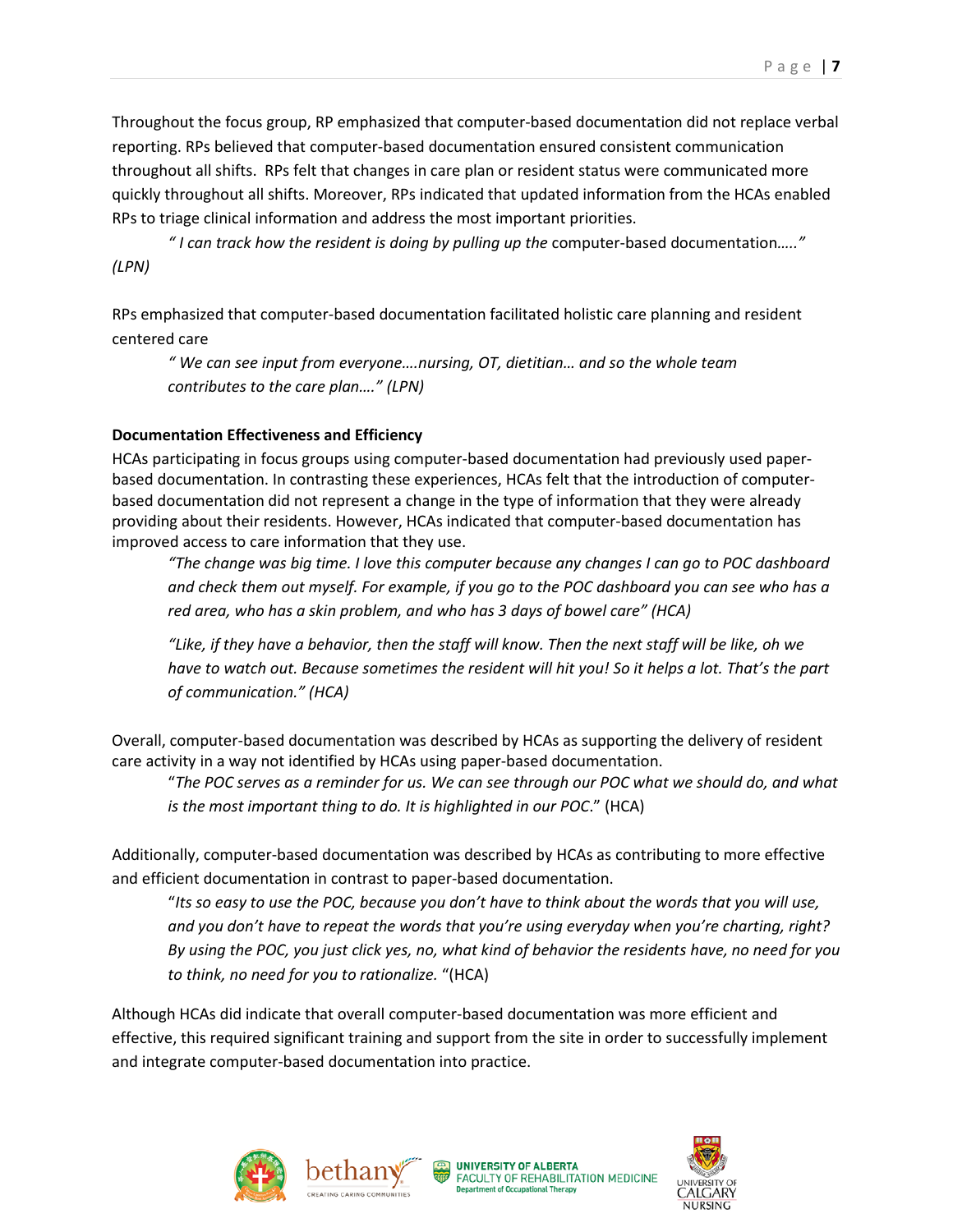HCAs and key stakeholders identified that computer-based documentation did take a bit of additional time when it was introduced. Key factors which impacted ease of uptake included understanding the wording used in software, previous comfort with technology, and amount of support received from both management and fellow staff members. Casual staff who were both unfamiliar with residents and computer-based documentation were noted to have the most difficulties.

"*I know my floor and my residents. But if some casual staff come they don't know the residents as well and it takes longer time.*" (HCA)

English comprehension represented a commonly identified concern of frontline nursing, RAI Assessors and management staff across units. The concerns were specifically for HCA literacy following initial implementation of computer-based documentation, but also with ongoing use as staff become familiar with system navigation.

"*I feel like, sometimes with a language issue, that some of the HCAs do not fully understand*  what the question is asking. Some of the wording is kind of difficult to understand and *comprehend for some of the HCAs. That is where I am seeing coding issues some of the time."*  (RN)

## **DISCUSSION**

HCAs are essential to the provision of effective resident care. Maliddou et al (2013) completed 387 hours of observations in a Canadian urban LTC unit observing the activity of HCAs. In this study, HCAs spent the majority of their time interacting with residents (e.g. personal care, assisting with eating, socializing with residents, etc.) and 8% completing paper work (documenting and reporting). Given the remarkably similar findings of this study in tracking HCA documentation time, the experiences of paperbased communication appear relatively consistent with this previous work. This is particularly relevant given that recent research exploring communication and the effective exchange of clinical information has highlighted the importance in deliberate communication strategies supporting HCAs. Caspar (2008) identified deficiencies negatively impacting HCAs' capacity and willingness to exchange relevant resident care information. The current study examined whether computer-based documentation might address current limitations of paper-based communication processes and positively impact HCAs capacity for collaboration and contribution to resident care information.

The findings of this study suggest that computer-based documentation supports HCA practice, and enhances HCA and inter-disciplinary team (IDT) communication. HCAs and IDT members indicated that computer-based documentation facilitated integration of resident care information and care planning processes. Results indicated that HCA contribution to resident care information was positively impacted with the introduction of computer-based documentation. Furthermore, observation data suggests that computer-based documentation reduced documentation workload, which may benefit HCA workflow.

Barriers to documentation were noted in the course of the study. Both sites indicated that literacy was a potential barrier to communication – paper-based or computer-based - and employed various strategies to address and accommodate HCAs. Familiarity with technology was a further variable, as was time







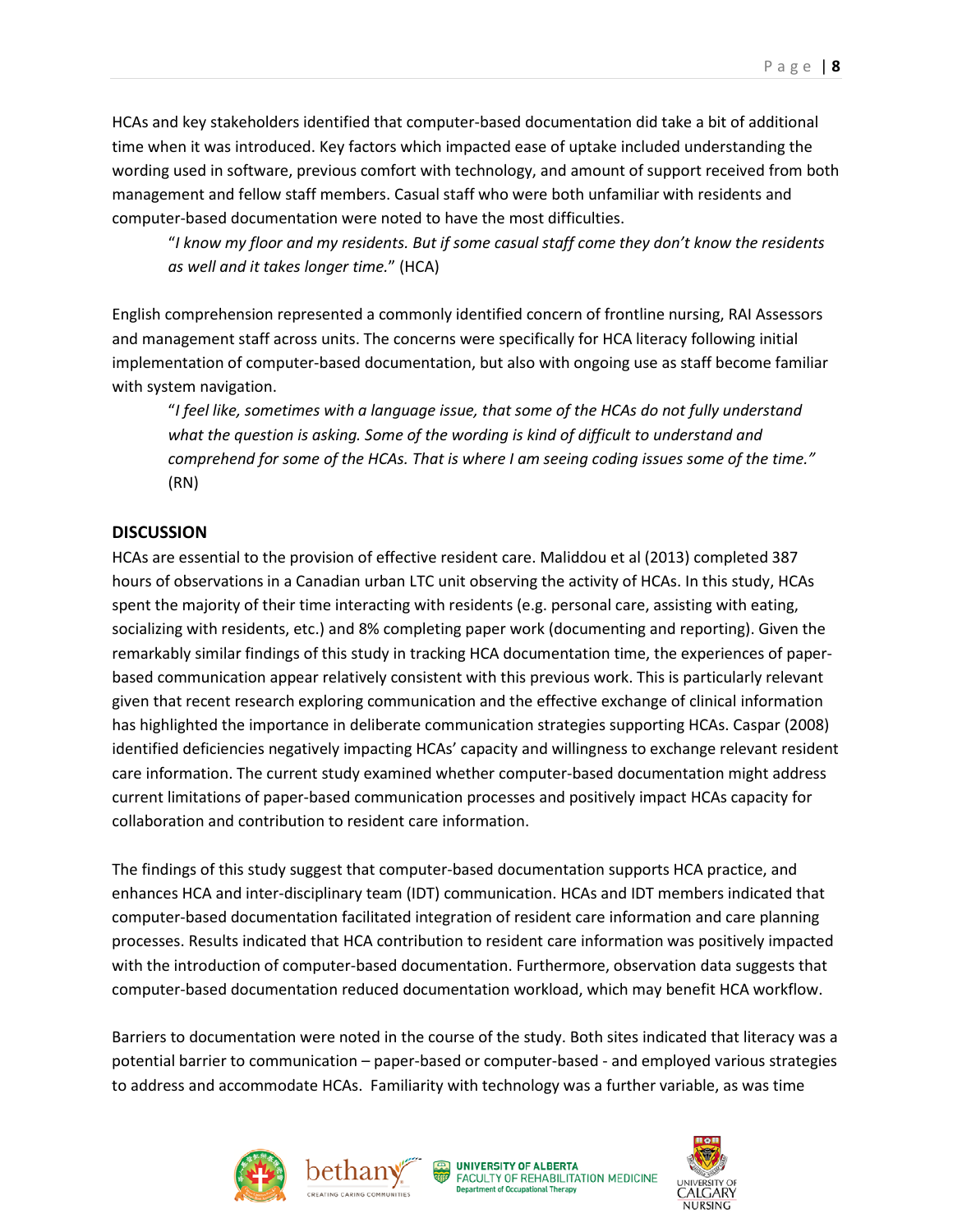required for training in the use of various documentation platforms. Casual staff were noted to have more difficulties using computer-based documentation tools. Used appropriately, however, computerbased documentation offers effective ways to enhance communication. By requiring that HCAs need only recognize rather than generate ideas and words, linguistic challenges and barriers can be more easily overcome. Further elaboration of these results implies that enhanced communication through computer-based documentation would provide for greater continuity of care between HCAs and nurses, which would contribute to overall quality of care.

## **CONCLUSION**

This study offers insight into the impact on communication processes when using computer-based versus paper-based documentation in the HCA population. Although communication, written and verbal , is an expected competency for HCAs, few studies have explored current communication processes in health care environments. The findings suggest that computer-based documentation may enhance HCA communication with team members, and positively impact HCA workflow.